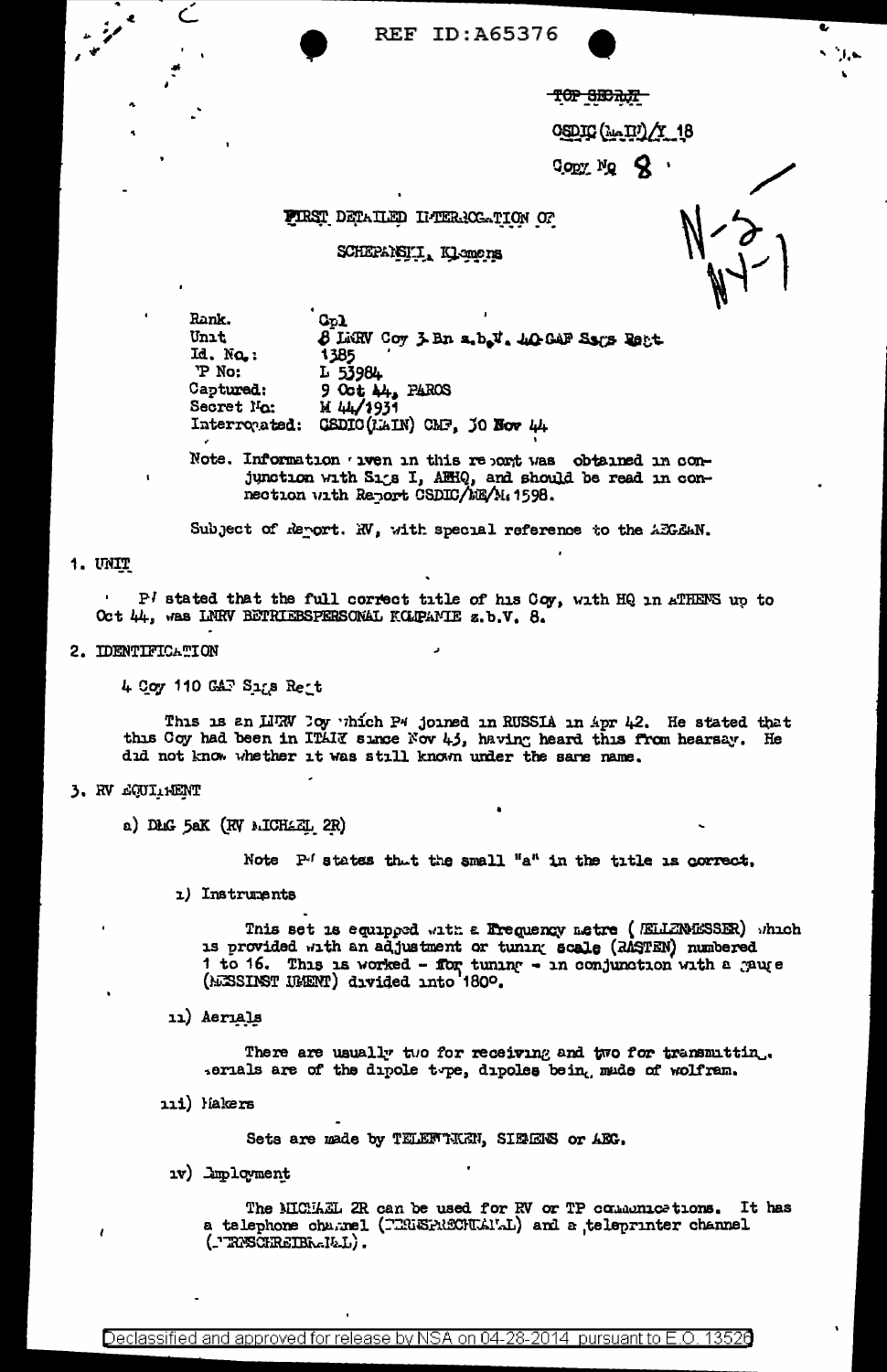

 $-2-$ 

CSDIC(NAIN)/Y 18

TOP GEGELEP

b) DMG2T

This is/one-way RT set (TJ.SEL SPRECH GERAET), with battery, used<br>in case of emergency. It has a frequency range of from approx 480 to a prox 520 megacycles. .. switch is provided for ohing e over from transmitting to receiving.

### 4. O.G. ISATION OF RV

a) Chain of Command

H/ could say was that in the AEGEAN 3 Bn z.b.V., of which  $211$  trut his Coy was part, came under the direct orders of the SO-in-C (HONATUE).

b) Units and Strengths

There are no RV Reats. The basic unit is the Coy, usually a "special service" company (2.b.V.). In the AEC-AQI all RV cover where part of a z.b.V. bn (3 Bn z.b.V. attached to 40 Gar Sigs Regt).

there is no E laiu down for NV units. Strength According to PM of the cows in 3 Bn z.b.V. varied bet een 160 and 180. Each company tes made up of two to four platoors, according, to requirements, each platoon maintaining three to four RV stations.

c) Employment of RV

then RV first come into use it was exclusively a matter for the GAF, but about Jan 43 army and havy personnel began to receive training in RV. In the AECEAN, however, all Services used the RV maintained by the CAF (3 Bn z.b.V.). The right to use AV communication was strictly limited. On the Islands for instince only the following were authorised to use it.

> Island Comunder Harbour raster CAF and Army "Kommandantur" Meteorological stations **WI** stations Autoraft reporting and plotting stations (TUGELDEMESSTEIMEN)

A system of priorities was in force, which included

1. Ordinary conversation (GE-CEHNLIHES GESFRAECH)

11. Sxccptional conversation (aUSIWHEME GESPRAECH)

- 111. Jxce tional-operational (AUSNAHME EINSATZ)
- Exceptional-a/c alarm (TiUC ARN)  $1V<sub>1</sub>$
- Exceptional-a/c reporting (LUGHELDUNCDIENST)  $\mathbf{v}_{\bullet}$
- "Lightning"  $(BLITZ)$ V1.
- vii. Paratroop landing (. DSPRUNG)

#### 5. OR ING OF RV

Information given here refers calefly to M2R couldnications. The practical range of RV depends on theoretical visibility (OPTISTL) SIGHT). It is a function of the curvature of the earth's surface (E DERUM UIG) and the topographical conditions of the area over which communications take place, plus practical visibilatv.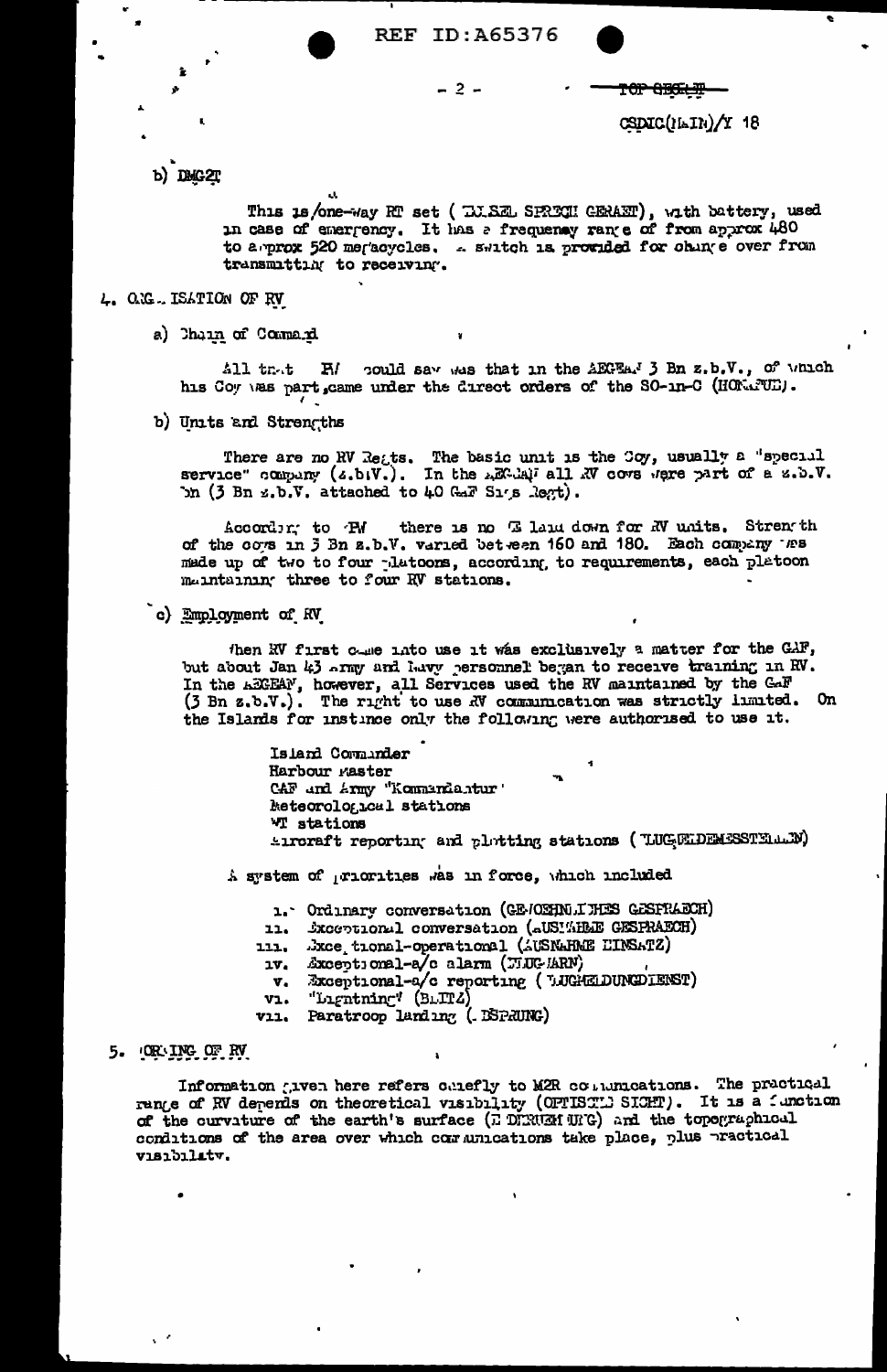**REF ID: A65376** 

- ز -



 $CSDIC(iLIN)/Y$  18

Fading (Schumd), mich was considered impossible in theory, was noticed sometimes, in practice to take place at dawn and dusk, and/or when the moon changed its phase. P/, although he is not well acquainted nth physics, thou ht this was due to the fact that beams were transmitted over large stretches of sea, the temperature of which changed at a different ratio from that of the earth, and that this affected the relative density of the air through which the beams truvelled.

 $...$ G.B.

 $C, S, D, I, C, (\text{Fall})$  $C.M.F.$ 6 Dec 44.

Aithog W Major

H.T. SHERGOLD, Hajor, I.O. c.s.D.I.C. (...LN), C.M.F.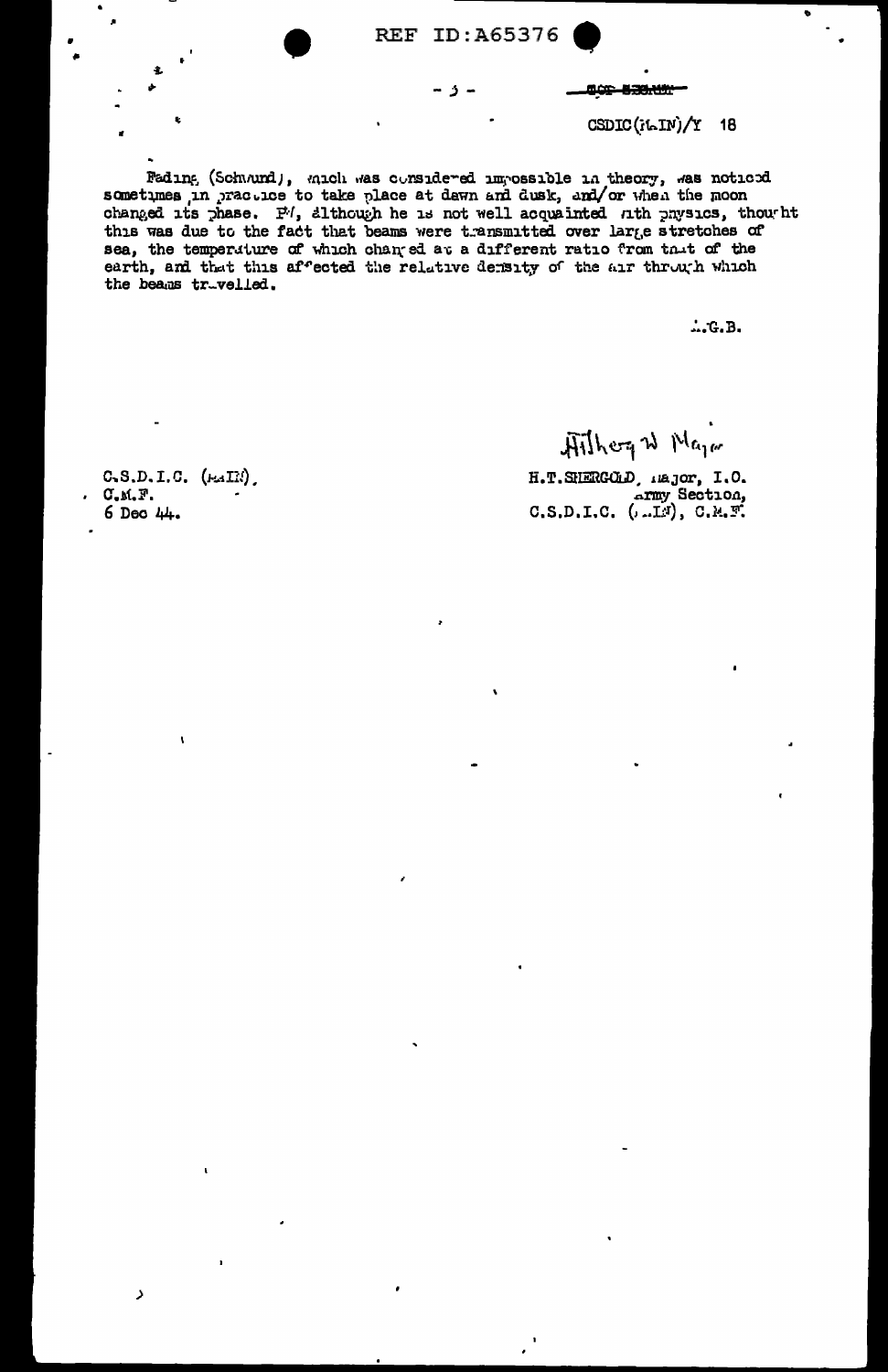## **REF ID: A65376**

OSDIO(MIN)/T 38.

### APFIDIX "A"

# ADDITIONAL II MEMORIAN ON RV

### Note. NOT published on full distribution of attached report.

# 1. additions to DAG 5aK

Fi stated that L/Cpl CONTILEB (of CSDIC/1E2/M.4598, para 6 a ii) carried out experiments as a result of which a modification to this get enabled a telephone carrier to be superimposed on the speech charnel. Apart from this modification it was necessary to connect an additional , iece of a paratus which was the surce and receiver of the telephone carrier. The frequency was stated to be 2.8 Kcs approx. It was possible to hear the telephone currier, thich a petred at a hi, npitched note uth a buzz. Raifled sets sere set up on the route all E.S-S-URIA. via three or four relar stations.

Modification and construction were carried out at the Faults Sec workshop (STOERLEITSTELE) in ATTEIS. Source could not say whether the modification was generally adopted, but stated that there was a lively exchange of information butween GOPTLEB and his former employers, either SILENS or TELENNEN. This corres onlence assed between them direct.

The above appears to be the correct version of the modification reported in wra 6 a in of CSDIC/1E/M.1598. F' said that it was essential to have transmitter and receiver frequencies at a station as far removed from one another as possible.

#### 2. DMG 3G ( UDCLY)

PW had little knowledge of this set. He "believes" it has mine carrier telephone channels. It has been used to establish emergency communication at the GPO BERLIN after a raid when the line exchange was destroyed. He stated that army and Naval personnel were bein trained to use these sets.

#### 3. Other Apparatus

Apart from the DMG 5aK link from the mainland to CRETE, a special Decimetre link had been installed by personnel of a "Post DM Einsatz ruppe". This link provided 12 carrier telephone channels. NO normal speech channel was rovided. and it was impossible for the operator to break into the circuits, except at the terminal stations. The apparatus consisted of the carrier section in one box and the transmitter and receiver situated numediately behind their respective Aerials. This was to avoid excessive losses in the feeder. The GREEK link connected ATIENS with CRETE, via MILOS (relay point). PJ believed the apparatus was developed and built by the Reichspost. (Several experts of the Reichspost were stationed in GREECE, umong whom P.4 remembered a Lieut HE RZ, living on one of the Islands).

Another such link had been unstalled in NOR MAY.

## 4. Security and Sepervision

P/ stated that in the AKEAN the telephone channel on RV sets was supposed to be used for conversations which were of no security value. Journications ' whic'. Were considered secret were to be transmitted by TP in cigher; messa'es vere encuphered by means of the G-auxiliary ("G-ZUSATZ").

Security was the responsibility of the "Uberwachung shienst" (Sigs Security) which existed at the exchanges ("VER ITTLUNCEN") of the RV links. Fersonnel of this Service listened in, and if security regulations were ignored, they would plug-in and say. "attention, you are speaking over RV" ("ACHTUNG SIE SERANGEN UEBER RV"). PH said that the Germans were aware that RV could be intercepted. ' This could be done if the interception set was in line with the two stations communicating with each other, es ecually as the beam was NOT always accurately directed towards the receiving station.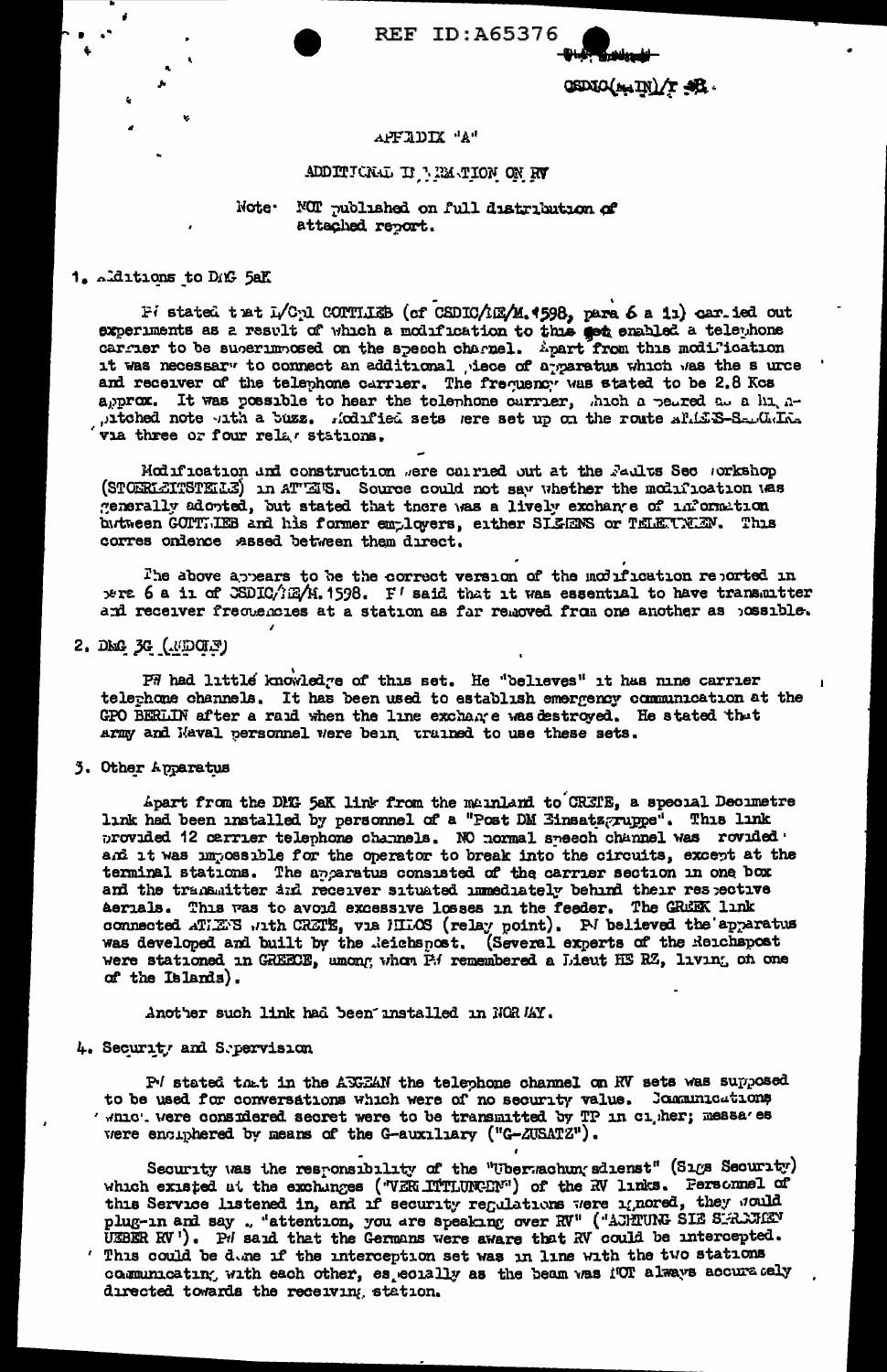#### $-2-$

CSDIC(MIN)/Y 18

**TO STAR** 

# 5. Numbering of RV Stations

Numbering of stations does not alter unless the station changes its location. Numbers are chosen by the CC Coy or detailed after approval of HOMAFUE. New numbers are always higher ones. Thus Station 681 after changing its location might become Station 682, or if 662 is already allotted, 695, etc.

6. Use of RV for private calls

According to P' the use of NV links for private calls is strictly forbidden, , but cannot always be prevented, especially at night, over long distances. Fd got through to his mother at S-INEMUNDE, via MAXOS-ATHENS-SALONIKA-BELGR-DE-BUDATEST-BERIJH, and said that had any of the exchanges "cut-in" he could have always explained it away if necessary by replaing that he did not know "where the call came from". This is possible on very long routes, where many people tar ask to la connected with a certain exchange.

# 7. Nomen RV Operators

Pd knew of clans for training women as RV operators to replace the male personnel in the Coys and Secs, chiefly as operators on stutions, but he was told that after the Italian armistice this was not carried through. He could not say whether RV Stations Inside GERRANY employed any women as operators.

8. MF M Links

According to P! there is NO MF #T link at an RV station. In cases of emergency the DEG 2T (JECHSEL SPRECH GERAET), a battery set, is used.

9. RV Installations in ITALY

P.I knew nothing of RV installations in ITALY, except that before the evacuation of RGEE chere had been a station in the City, on top of a very high ouilding.

10. Use of RUDOLI across the BREMER

P' did NOT know if these sets were used for communications across the BRENNER.

11. RV Armoured Platoons

Fil stated that in RUSSIA RV had been used for communications with advanced units, and for this jurise "Decimetre Armoured Platoons" ("RV PANZER AUEGE") had.<br>been formed. Equipment used by these Platoons included a "SPEZIAL AGET" and a "MST-MAGEN". (Special armoured vehicle and a PANZER vehicle with mast untermae).

12. I/Cpl (O/Gefreiter) GOTTILEB Felix (of para 1).

This man is an Austrian from near VIETNA. He is the sor of a valure-wire surgeon. He is said to be very capable and interested in science and engineering, and to have beer, discharged from the forces in early  $44'$  to work as a civilian "somewhere in the Black Forest". P. described him as a "Lochfreguenz Techniker".

4.G.B.

*P=*=================